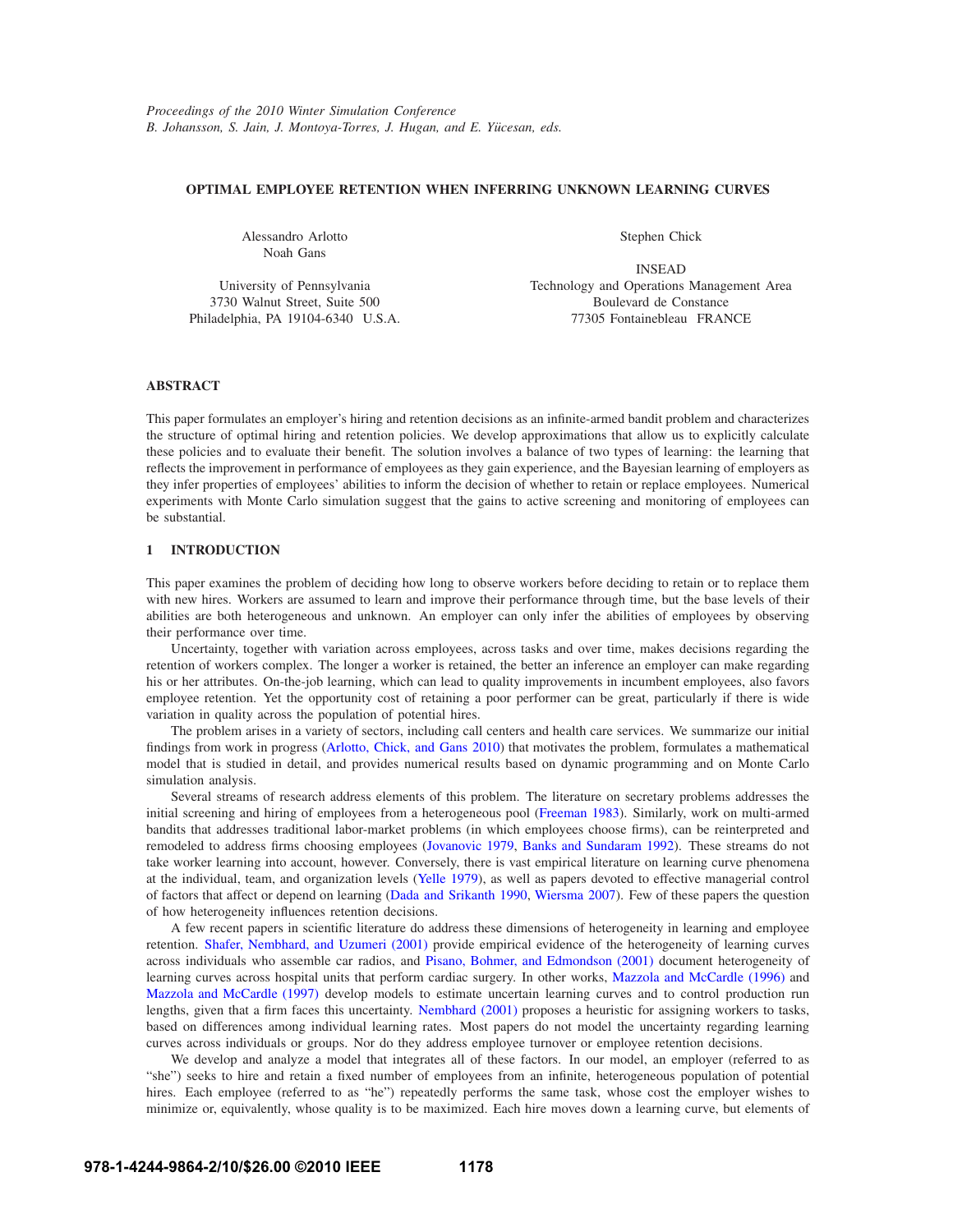the curve's parameters are unknown to the employer. The employer takes a Bayesian view of employees' types, and by repeatedly observing the outcomes of a given worker's tasks, she can make increasingly better judgments concerning his quality. After each such task, the employee may decide end his employment, turning over. Given the worker decides to stay, the employer can decide whether to retain him or to replace him with a new hire.

We formulate this problem as an infinite-horizon, discounted problem in which the employer uses one worker at each time, and we show that it is essentially an infinite-armed bandit problem. We show that the following results from prior related work by Banks and Sundaram (1992) can be extended to our, more complex, problem.

- The employer can use a worker's prior distribution and tenure to calculate a so-called Gittins index, and at any time it is optimal for the employer to engage a Gittins-index minimal worker.
- It is optimal to retain current employees as long as their Gittins indices compare favorably to those of potential hires.
- If a current employee's Gittins index is not optimal, however, then it is optimal to hire a new worker and to never return to the current employee.

Given the availability of a Gittins index, the above policy is both intuitive and straightforward to execute. Unfortunately, the Gittins index itself is difficult to calculate. Nevertheless, for specific common forms of the learningcurve function and given outcomes that can be appropriately transformed into normally distributed data with known variances and unknown means (with a conjugate prior distribution), we:

- develop approximations to the Gittins index that are straightforward to calculate and implement;
- compute a simple stopping boundary such that, if the posterior mean is below it, then the current employee should be retained;
- demonstrate that the stopping boundary reflects a tradeoff between two types of learning: the employee's performance improvement that is linked to on-the-job experience, and the employer's statistical learning that allows for better judgment concerning the worker's ability; and
- perform numerical experiments which suggest that the value of active monitoring and screening of employees can be substantial and demonstrate how hiring costs and the screening rate of employees should be balanced.

Section 2 formally defines employee behavior and the problem for an employer that requires the services of a single worker. It also summarizes general theoretical results. Section 3 describes the dynamic programming and simulation tools that we use to explicitly calculate the Gittins indices and the optimal stopping boundary for screening employees, assuming a relatively mild additional structure for the type of learning. The simulations are interesting in that they model the Bayesian inference process for the unknown learning parameters of employees as part of employers' hiring and retention decisions. The analysis of Section 4 shows the economic value of actively monitoring and screening of employees. Arlotto, Chick, and Gans (2010) provide a more thorough literature review, a fuller theoretical treatment, mathematical proofs, additional numerical studies, more managerial insights, and extensions to account for hiring costs and for multiple parallel workers.

## **2 THE HIRING AND RETENTION PROBLEM WITH ONE EMPLOYEE**

This section formalizes the problem of an employer who requires the services of a single worker and who, in each discrete period of time, can decide whether to retain the current employee or to terminate him and hire a new one.

## **2.1 Formal Statement of the Hiring and Retention Problem**

This section describes our model of the performance of individual workers, the heterogeneity of their learning curves and the process by which they might end their willingness to be employed. We then describe how employers choose workers sequentially and how employers infer the learning curve of the employees. The employers' problem of hiring and retention will be expressed in terms of minimizing the expected discounted infinite horizon cost of employing a sequence of workers.

We model the performance of potential workers as being uncertain, heterogenous, and evolving over time. We begin by describing the daily performance of worker *i* on day *n* through the relation

$$
Z_{i,n} = g(a_i, n, \varepsilon_{i,n}), \text{ for all } i \in \mathcal{S}_0
$$
 (1)

where  $\mathscr{S}_0$  is a countably infinite set of potential workers,  $a_i$  reflects worker *i*'s ability, *n* reflects his experience,  $\varepsilon_{i,n}$  is a noise term that reflects random variations across outcomes, and  $g(\cdot)$  is a deterministic function of its parameters.

For example, Yelle (1979) describes the following commonly-used form.

$$
Z_{i,n} = \exp(a_i + b_i \ln(n) + \varepsilon_{i,n})
$$
\n(2)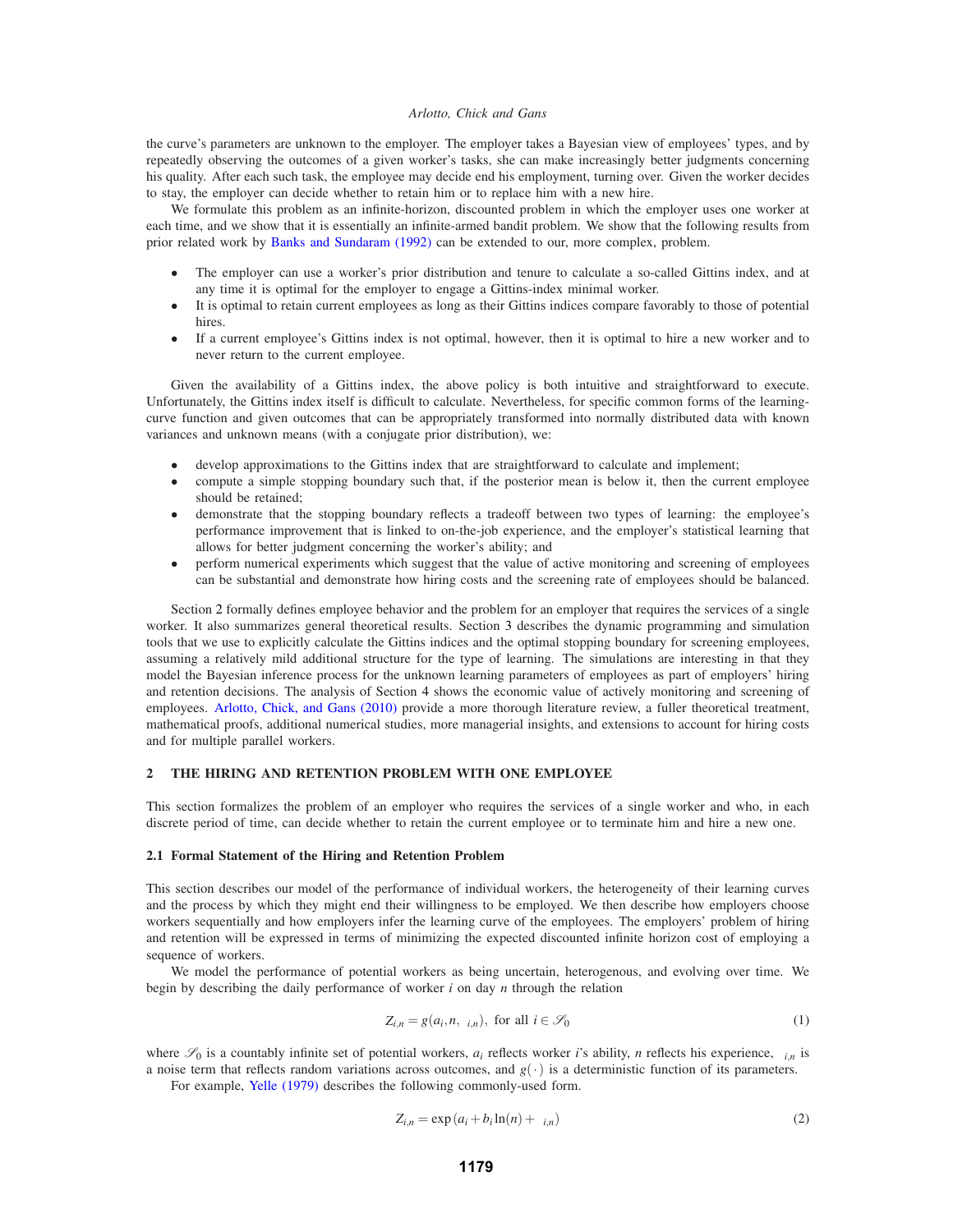Here,  $a_i$  determines a base-level cost or task time, and  $b_i < 0$  describes the rate of learning. Given normally-distributed  $\varepsilon_{i,n}$ , the  $Z_{i,n}$ 's are log-normally distributed, an assumption that is consistent with characterizations of learning that are found in a number of empirical studies (Brown et al. 2005, Gans et al. 2010). As *n* approaches infinity,  $b_i \ln(n)$  would lead to a performance that converges to zero. Functional forms that lead to stochastic performance with a nonzero mean include  $b_i n/(n+\zeta)$  and  $b_i \ln(n/(n+\zeta))$ , for some  $\zeta > 0$ .

Associated with each worker is also an outcome,  $\lambda_i$ , after which he turns over and decides to quit or retire. If the employer were to know each worker's  $a_i$  and  $\lambda_i$ , then she would know the evolution of that worker's performance until turnover and could calculate the expected discounted cost or value of the services rendered,  $\sum_{j=1}^{\lambda_i} \theta^{j-1} \mathbb{E}[cZ_{i,j}]$ , where the one-period cost is a linear function of each outcome, for some factor  $c > 0$ , and the single-period discount rate is θ. Observe that the discounting scheme assumes that outcomes are evenly spread through time.

But the employer does not know each employee's  $a_i$  or  $\lambda_i$ . Rather, she believes that there exists a distribution of abilities in the population of potential workers, *A*, as well as an analogous distribution of lifetimes, Λ. These distributions can naturally be estimated using historical data and statistical techniques. Each time the employer hires a new worker, she views that worker's *Ai* and Λ*<sup>i</sup>* as *iid* samples from the population distributions.

The employer requires the services of a single employee drawn from an infinite pool of potential workers,  $i \in \mathcal{S}_0$ , and at any time  $t \in \{0, 1, 2, \ldots\}$  she can decide which worker to employ. We let  $\pi(t) = i$  denote the employer's choice of employee *i* at time *t*. At  $t = 0$  all potential workers have the same prior distributions,  $A_i$  and  $\Lambda_i$ , so the employer is indifferent among her choices. But with experience the distribution of a given employee's outcomes may evolve. Furthermore, the employer can use worker *i*'s performance history up to time *t*,  $\mathcal{H}_i = \{ (z_{i,s}) \mid \pi(s) = i, s = 1, 2, \ldots, n_i(t) \}$ , where  $n_i(t)$  is the number of times that employee *i* has been used up to time *t*, to update her beliefs concerning the distributions of the random parameters *Ai* and Λ*i*.

For simplicity we will assume that each *Ai* is independent of each Λ*i*. Thus, while the employer may learn about both  $A_i$  and  $\Lambda_i$ , information concerning one is not informative about the other.

We let  $v_{i,n_i}(a) = \mathbb{P}\{A_i \le a | \mathcal{H}_i\}$  denote the probability distribution that describes the employer's uncertainty concerning  $A_i$  after the  $n_i$ th outcome. More specifically,  $Z_{i,n+1} \equiv Z(\mathbf{v}_{i,n_i}, n_i)$ , and for  $A_i = a$ , the performance  $\{Z(\mathbf{v}_{i,n_i}, n_i) | A_i = a\}$ has distribution  $\xi_{a,n_i}(z) = \mathbb{P}\{Z(v_{i,n_i}, n_i) \leq z \mid A_i = a\}$ . The expected outcome of employing worker *i* with age  $n_i$  and belief distribution  $v_{i,n_i}$  is then

$$
\mathbb{E}[Z(v_{i,n_i},n_i)]=\int\int z d\xi_{a,n_i}(z) d\nu_{i,n_i}(a).
$$

In turn, the marginal distribution of performance is a mixture of the  $\xi_{a,n_i}$ 's, namely  $\xi_{n_i}(z) = \int \xi_{a,n_i}(z) dV_{i,n_i}(a)$ .

An untried worker, *i*, has prior experience  $n_i \equiv 0$  and prior distribution  $v_{i,0} \equiv v_0$ , where  $v_0$  is a common prior distribution of  $A_i$  for all potential workers. After the completion of a task, worker's *i* experience,  $n_i$ , increases deterministically by one so that time  $t = \sum_{i \in \mathcal{S}_0} n_i$  counts the number of completed tasks, and the employer updates the distribution of her belief concerning *i*'s ability according to Bayes' rule. Let  $\mathscr{P}(\mathbb{R}_+)$  be the set of all probability measures, v, on the Borel sets  $\mathscr{B}$  of  $\mathbb{R}_+$ , and consider the Bayes operator  $\beta : \mathscr{P}(\mathbb{R}_+) \times \mathbb{R}_+ \to \mathscr{P}(\mathbb{R}_+)$  defined as

$$
v_{i,n_i+1}(a) = \beta(v_{i,n_i}, z; a) = \frac{v_{i,n_i}(a)d\mathbb{P}\{Z_{i,n_i} \leq z | A \leq a\}}{d\mathbb{P}\{Z_{i,n_i} \leq z\}}.
$$
\n(3)

Thus for any given observation, *z*, the Bayes operator maps the prior distribution,  $v_{i,n_i}$  to its posterior,  $v_{i,n_i+1}$ .

After each outcome, the current employee notifies the employer of his intention to continue working or to quit, and with this information the employer updates her belief concerning his residual lifetime. For employee *i* we define the *quitting* probability,  $q_{i,n}$ , to be

$$
q_{i,n} = \mathbb{P}\{\Lambda_i = n | \Lambda_i \ge n\}
$$
\n<sup>(4)</sup>

and call  $1-q_{i,n}$  *i*'s *continuation* probability. Suppose that  $\mathcal{S}_0$  is the initial set of potential workers (e.g.,  $\mathcal{S}_0 = \{1,2,\ldots\}$ ). At any time *t*, if employee *i* quits at time *t* we remove him from the list of those who are employable:  $\mathscr{S}_{t+1} = \mathscr{S}_t \setminus \{i\}$ . At time *t* the index  $r_i = \{i \notin \mathcal{S}_i\}$  denotes employee's status as having quit  $(r_i = 1)$  or not  $(r_i = 0)$ .

At each time *t* the employer chooses  $\pi(t) = i \in \mathcal{S}_t$ , and a hiring and retention policy,  $\pi = {\pi(0), \pi(1), \ldots}$ , defines which workers the employer engages over time. Let Π denote the set of non-anticipating policies, whose decisions require only a knowledge of the performance histories of the workers,  $\mathcal{H} = \cup_i \mathcal{H}_i$ . For any policy  $\pi \in \Pi$ , we note that  $n_{i,t} = \sum_{s=0}^{t-1} \{ \pi(s) = i \}$  is the experience of worker *i* to date at time *t*.

The expected cost of policy  $\pi \in \Pi$  is therefore

$$
C_{\pi}(v_0) = \lim_{T \to \infty} \mathbb{E}\left[c\sum_{t=0}^{T} \theta^t Z(\pi(t), n_{\pi(t)})\right],
$$
\n(5)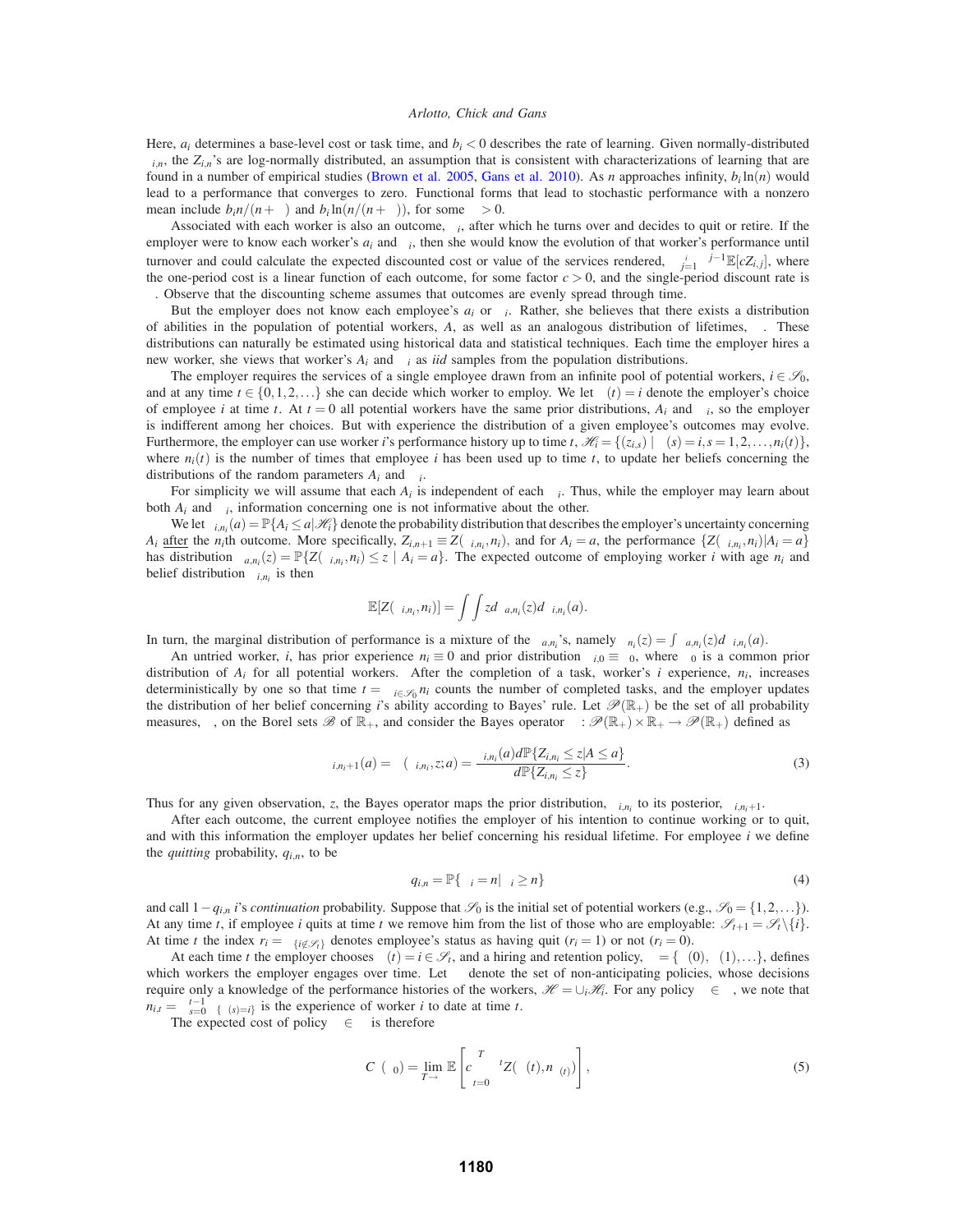where  $c > 0$  is the cost per unit of performance in a given outcome, and where we refer to what would formally be  $Z(\mathcal{V}_{\pi(t), n_{\pi(t),t}}, n_{\pi(t),t})$  by the simplified notation  $Z(\pi(t), n_{\pi(t)})$ .

For the problem to be analytically tractable, we assume that outcomes are uniformly bounded. That is, there exist  $-\infty$  < *K*<sub>inf</sub> ≤ *K*<sub>sup</sub> < ∞, such that  $K_{\text{inf}}$  ≤  $\inf_{V_i, n_i} Z(V_i, n_i)$  ≤  $\sup_{V_i, n_i} Z(V_i, n_i)$  ≤  $K_{\text{sup}}$  almost surely. This allows us to interchange limits and integrals in (5) to obtain

$$
C_{\pi}(v_0) = \mathbb{E}\left[c\sum_{t=0}^{\infty} \theta^t Z(v_{\pi(t)}, n_{\pi(t)})\right].
$$
 (6)

For the case of an employer that always has one employee, the hiring and retention problem involves finding a policy  $\pi^* \in \Pi$  that minimizes the expected discounted cost over all time:

$$
\pi^* = \operatorname{argmin}_{\pi \in \Pi} C_{\pi}(v_0). \tag{7}
$$

# **2.2 Summary of Theoretical Analysis of the Hiring and Retention Problem**

The employer's hiring and retention problem is closely related to classic Bayesian bandit problems. Each potential employee's state is a triple that represents his availability,  $r_i$ , his experience,  $n_i$ , and the employer's current belief regarding his ability, <sup>ν</sup>*i*,*ni* . In each period, the employer chooses exactly one employee, and this choice yields a single-period cost, along with a state transition of only that employee; the states of all other potential hires remain unchanged. From  $(3) - (4)$  we see that state transitions are Markovian. One difference between the employer's and traditional bandit problems is that, in the former, an employee becomes unavailable when he quits, while in the latter arms are always available.

Arlotto, Chick, and Gans (2010) derive analytical properties of the hiring and retention problem by first noting that a policy is *stationary* if, at any time *t*, the action it prescribes in a given state is independent of *t*, and a policy is *deterministic* if the action it prescribes is never randomized. Then given  $Z \in [K_{\text{inf}}, K]$ , a finite *m*, and  $\theta \in [0, 1)$ , the employer's problem is an infinite-horizon, discounted Markov Decision Process with uniformly bounded costs, a fact which implies that there exists an optimal hiring and retention policy that is both stationary and deterministic (Bertsekas and Shreve 1996, Prop. 9.8).

This fact also justifies the claim that the optimal value function satisfies the Bellman equation. For notational simplicity we drop the employee index,  $i$ , and write the Bellman equation as

$$
V(v_n, m, n, r) = \begin{cases} \min\{m, HV(v_n, m, n)\}, & \text{if } r = 0, \\ \min\{m, cK + \theta V(-K, m, n + 1, 1)\}, & \text{if } r = 1, \end{cases}
$$
(8)

where *m* is a "retirement" cost, and

$$
HV(v_n,m,n) = c\mathbb{E}[Z(v_n,n)] + \theta(1-q_n)\mathbb{E}[V(\beta(v_n,Z(v_n,n)),m,n+1,0)] + \theta q_n V(-\kappa,m,n+1,1).
$$
 (9)

In words, when an employee is productive  $(r = 0)$ , the expected discounted value of continuing his employment, *HV*, is the expected cost of the current period plus the expected discounted cost to go. The expected discounted cost to go is determined by conditioning on whether the employee remains productive (which happens with probability 1−*qn*) or not. When *r* = 1 the employee has become unproductive, and the expected discounted value of continuing his employment is the sum of the expected current period cost of an unproductive worker, *cK*, plus the associated cost to go, which in this case is deterministic.

Following the approach used in Whittle (1980), at any time the employer has the option of terminating all employment and paying the retirement cost, *m*. This retirement cost plays a central role in our analysis.

With this formulation we are able to prove (Arlotto, Chick, and Gans 2010) the following results. Some results extend the analysis of Banks and Sundaram (1992), which hold for arms of bandit problems with a finite number of types, to our situation, where the vector  $(v_n, n, r)$  represents an arm and which can take on a continuum of values.

- The hiring and retention problem can be modified slightly so that the original and the modified problems have the same optimal solution, and the modified problem is a bandit problem;
- The optimal solution is based on computing an index for each employee, and selecting the employee with the smallest index at each time, so that the problem possesses a so-called Gittins index policy;
- A worker that is not retained at a given time (because an as-yet unused employee is preferred) will never be selected again;
- The independence from one worker to the next means that the stochastic process of costs incurred each period is a renewal process - with a renewal occurring each time a new employee starts;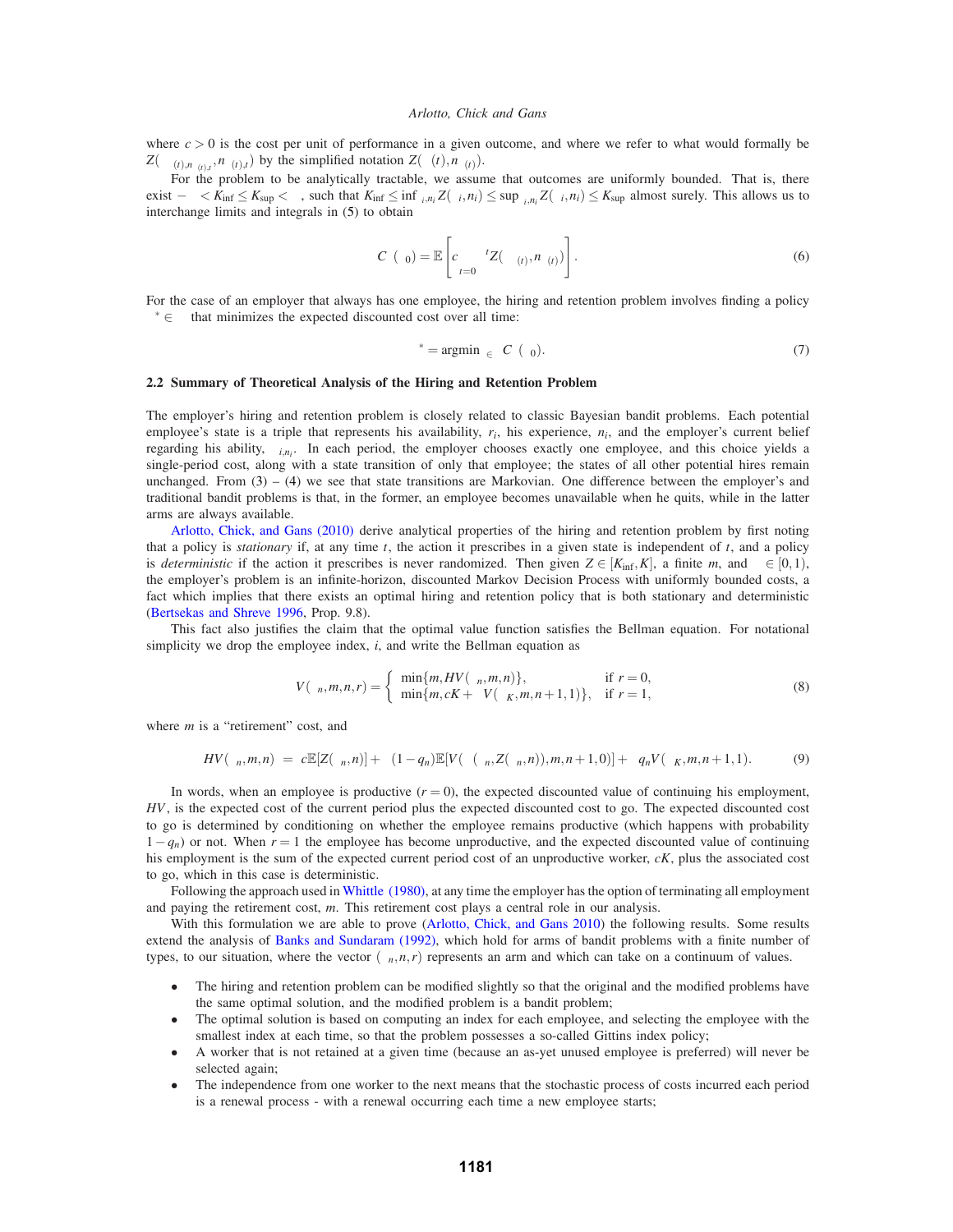- The optimal time to hire a new worker, based on the statistics of the current worker, can be solved with an optimal stopping time formulation;
- For each  $v_n$ , *n* and *r*,  $V(v_n, m, n, r)$  is concave, non-decreasing and Lipschitz continuous in *m*;
- The Gittins index is given by

$$
M(v_n, n, r) = \sup\{m \in \mathbb{R}_+ \mid V(v_n, m, n, r) = m\}.
$$
 (10)

• While it is not true for bandit problems in general, for this problem the Gittins index of an unused arm (potential employee) equals the expected infinite horizon net discounted cost,  $C_{\pi^*}(v_0) = M(v_0, 0, 0)$ .

## **3 IMPLEMENTATION**

This section describes mild assumptions that help to make the Bellman equation computable, how we compute the optimal value function using a grid approximation for normally distributed observations, and simulation tools we use to assess the benefit of the optimal policy relative to other easily implementable policies.

### **3.1 Assumptions That Enable Approximations of the Gittins Index and Optimal Stopping Time**

It is optimal to employ a worker whose Gittins index is minimal, and it is sufficient to compare the index of the current employee to that of the pool of potential new hires. Equations (8) and (10) indicate that the Gittins index  $M(v_n, n, r)$ for a worker with state  $(v_n, n, r)$  is defined with respect to a supremum involving the value function  $V(v_n, m, n, r)$ .

How can we compute the Gittins indices? When  $r = 1$ , the current employee has become unproductive. Given (8), the employer's choice is straightforward: either retire with *m* or pay *cK* and continue with the same decision. Algebra shows that the Gittins index is the infinite horizon cost of reusing such an employee,  $M(\kappa, n, 1) = cK/(1-\theta)$ .

When the current employee is productive  $(r = 0)$  the computation of the Gittins index is more involved. To enable its computation, we make some simplifying assumptions about the functional form of the *n*th trial of worker *i*, *Zi*,*n*, in (1). We assume  $g(\cdot)$  is invertible and that

$$
g^{-1}(Z_{i,n}) = a_i + h(n) + \varepsilon_{i,n},
$$
\n(11)

where  $a_i$  is an unknown base performance level that may vary across workers,  $h(n)$  is a known learning function, and  $\varepsilon$ <sub>*i,n*</sub> is normally distributed noise with mean 0 and known standard deviation  $\sigma$ . We assume that each potential hire's base level of performance,  $A_i$ , is unknown with initial prior,  $v_0$ , that is  $N(\mu_0, \sigma_0^2)$ . The subscript *i* is dropped hereafter for clarity.

The form in (11) allows for the posterior distribution of *A* to be easily characterized. The random variables  $X_n = g^{-1}(Z_{i,n}) - h(n)$  are normally distributed with unknown mean *A* and variance  $\sigma^2 + \sigma_0^2$ . By standard Bayesian analysis, the posterior distribution,  $v_n$ , of *A* after observing *n* calls,  $\mathbf{z}_n = (z_1, z_2, \dots, z_n)$  is normal with

$$
\mathbb{E}[A \mid \mathbf{z}_n] = \frac{\mu_0 \frac{\sigma^2}{\sigma_0^2} + \sum_{k=1}^n (g^{-1}(z_k) - h(k))}{n + \sigma^2 / \sigma_0^2}
$$
 and  $\text{Var}[A \mid \mathbf{z}_n] = \frac{\sigma_0^2 \sigma^2}{\sigma^2 + n \sigma_0^2}$ .

Define  $s_0 = \sigma^2/\sigma_0^2$ , and let  $s = s_0 + n$  where *n* is the number of samples observed for the single-worker problem. Set  $y_s = \mu_0 s_0 + \sum_{k=1}^n (g^{-1}(z_k) - h(k))$  and  $w_s = y_s/s$ . The posterior distribution  $v_n$  of A given  $z_n$  is thus  $N(w_s, \sigma^2/s)$ . We can therefore describe  $(v_n, n)$  by  $(w_s, s)$ .

These assumptions are sufficient to guarantee that both the Bellman equation (8) and the Gittins index (10) are monotone in the posterior mean of *A*, *ws* (Arlotto, Chick, and Gans 2010). The monotonicity of the Gittins index with respect to  $w_s$  allows us to simplify the implementation of the optimal policy. It implies that, for each  $s = s_0 + n$ , there is a simple threshold of performance,  $b(s)$ , such that it is optimal to retain the employee if  $w_s < b(s)$  and to terminate the employee if  $w_s > \mathfrak{b}(s)$ .

### **3.2 Trinomial Grid Approximation for Bellman Equation**

We now outline how we use the above results to approximate the value function *V*, the Gittins index *M* and the stopping boundary b given that (11) applies, the functions *g* and *h* are known and finite for finite values of their arguments, the noise  $ε_n$  has zero mean and known variance  $σ^2$ , and the prior distribution for *A* is  $N(w_{s_0}, σ^2/s_0)$ . We use a technique that is common in computational finance – that of approximating a Gaussian process with a related trinomial process on a grid.

We construct the necessary grid of points for the trinomial tree in the  $(w, s)$  coordinate system, estimate the terminal conditions using Monte Carlo simulation, perform a backward recursion using a trinomial tree approximation on the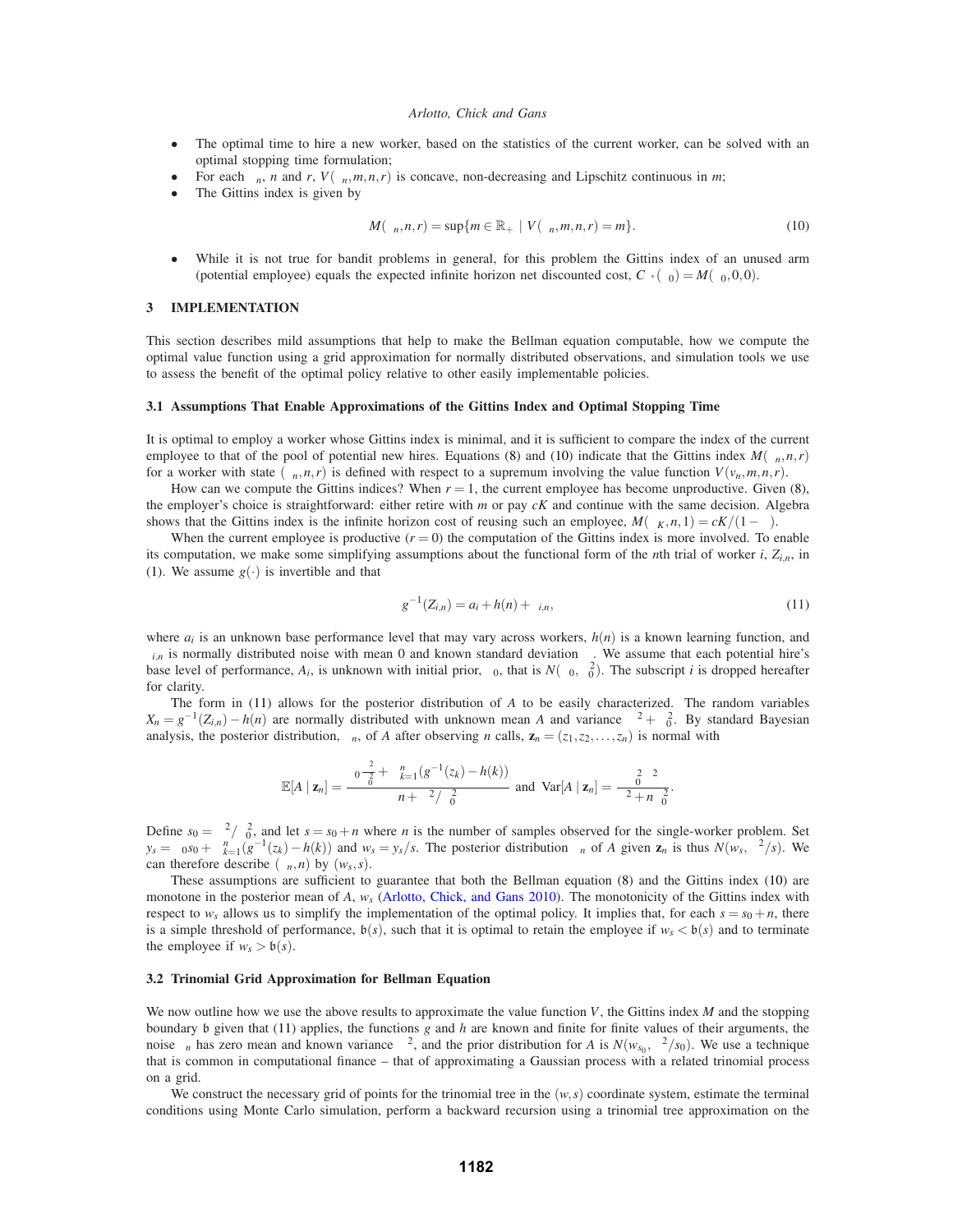grid of points in order to approximate both *V* and the optimal boundary for a given value of *m*, and then search for the value of *m* that identifies the Gittins index. That process also identifies the optimal stopping boundary for the hiring and retention problem. The optimal stopping region is approximated by examining the set of points in the grid such that one prefers *m* to continuing, as in (8) and (9). We use the symbol ˆ to refer to the approximations to the optimal value function  $(\hat{V})$  and stopping boundary  $\hat{b}$  that results from this process.

The code is implemented in Matlab. Requests for the code can be sent to the authors.

**Grid and step size.** We defined a grid of points,  $(w_i, s_j)$ , such that  $w_{i+1} - w_i = \Delta w$ ,  $\forall i = -i_{\min}, -i_{\min} + i_{\min}$ 1,...,-1,0,1,..., $i_{\text{max}} - 1$ , and  $s_j - s_{j-1} = \Delta s$ , ∀  $j = 1, 2, ..., j_{\text{max}}$ . We choose  $\Delta s$  so that  $\kappa = 1/(\Delta s)$  is an integer number of time steps per unit sample, and choose  $s_{\text{max}} = s_{j_{\text{max}}}$  so that the number of samples simulated,  $(s_{\text{max}} - s_0)$ , is a multiple of the mean time to quit (e.g.,  $\Delta s = 1/30$  and  $s_{\text{max}} = s_0 + 12\mathbb{E}[\Lambda]$ ).

The size of ∆*w* is chosen to allow the trinomial tree to model the correct evolution of the variance of *A* according to the following logic. At time *s*, the posterior variance of *A* is  $\sigma^2/s$  and at time  $s+1$  its posterior variance is  $\sigma^2/(s+1)$ . Following standard Bayesian results on predictive distributions (DeGroot 1970), the variance in the posterior mean of *A* at  $s+1$  given the value of the posterior mean of *A* at time *s* is  $\sigma^2/s-\sigma^2/(s+1) = \sigma^2/[s(s+1)]$ . A trinomial tree with probability  $p_u$  of going up  $\Delta w$  and probability  $p_d$  of going down  $\Delta w$  in one time step should therefore satisfy  $p_u = p_d$ , since the posterior mean is a martingale, and  $(p_u + p_d)(\Delta w)^2 = \sigma^2/[s(s+1)\kappa]$ . Thus  $p_u = p_d = (\sigma^2(\Delta s)/(\Delta w)^2 s(s+1))$ for the  $\kappa$  transitions between time *s* and time  $s+1$  (for all *s* such that  $s-s_0$  is an integer). This probability varies as a function of *s*. Since  $p_u$  increases as *s* decreases and we are interested in  $s \geq s_0$ , it is maximized when  $s = s_0$ . By requiring that  $p_u \le p_{\text{max}} < 1/2$  for some fixed  $p_{\text{max}}$  (we used 0.475), one can maximize the feasible size of  $\Delta w$  by setting  $\Delta w = \sigma / \sqrt{2\kappa s_0(s_0+1)p_{\text{max}}}$ , and we do so.

We choose an interior grid point to precisely match the prior mean,  $w_0 = w_{s_0}$ , to avoid having to interpolate the value of  $\hat{V}$  at the prior mean. We let the range of grid points be large enough so that retirement would be preferred for  $w_{s0} = w_{i_{\text{max}}}$  regardless of  $s \ge s_0$  and that continuing would be preferred if  $w_{s0} = w_{i_{\text{min}}}$  for all  $s \ge s_0$  (in numerical experiments, values for  $i_{\text{max}}$  and  $i_{\text{min}}$  were easy to find).

**Terminal condition.** The terminal condition,  $\hat{V}(w_i, m, s_{\text{max}}, 0)$  for each valid *i*, at time  $s_{\text{max}}$ , was approximated as the minimum of *m* and the sum of the expected discounted cost stream associated with the worker continuing to work until he quits, at which time a discounted cost of *m* is incurred,

$$
\hat{V}(w_i,m,s_{\max},0)=\min\left\{m,\mathbb{E}\left[\sum_{t=s_{\max}}^{\Lambda}cZ(w_t,t)+\theta^{\Lambda-s_{\max}}m\mid w_{s_{\max}}=w_i,\Lambda>s_{\max}\right]\right\},\,
$$

the expectation being estimated with Monte Carlo simulation. This is reasonable because an employee that has survived through time *s*max is unlikely to be terminated for poor performance at an even later time. We use sensitivity analysis to insure that variability in the Monte Carlo estimates of the terminal condition do not affect the estimates of the stopping boundary and Gittins indices.

**Backward recursion.** The recursion step involves implementing <sup>κ</sup> backward steps that account for the change in value of *A* during the period of one sample and then a cleanup step at each time *s* that represents an integer number of samples ( $s - s_0$  an integer). The  $\kappa$  backward steps use the trinomial tree to model the normally distributed change in the value of the posterior mean with a multinomial distribution (that is generated from  $\kappa$  independent trinomial outcomes). We use this to estimate the term  $\mathbb{E}[V(\beta(v_n,Z(v_n,n)),m,n+1,0)]$  in (9). The ensuing cleanup step accounts for the sampling costs, quitting and potential firing choice in (8) and (9).

**Optimal stopping boundary, given** *m*. For any given value of *m* and for each time *s* such that  $s - s_0$  is an integer, the cleanup step of the recursion also identifies the grid point that corresponds to the smallest value of  $w_i$  that is in the "retirement" set, where one prefers to retire with cost *m* (which models firing the employee) rather than to continue with the employee. We set that value to be  $\bar{b}(s) = w_i$ , which is an approximation to the optimal stopping boundary. This bounds the optimal stopping boundary of the approximating process, for any given *m*, to within ∆*w* for values of  $s \in \{s_0, s_0 + 1, s_0 + 2, \ldots, s_{\text{max}}\}$ . Employees clearly above the boundary  $\bar{b}(s)$  can be terminated. Employees whose posterior means are below  $\bar{b}(s) - \Delta w$  can be retained.

We have tested several smoothing algorithms to smooth the boundary at "steps" in the estimate of the boundary (that is, points where the value of the boundary changes from one time step to the next time step). Spline interpolation for low numbers of cumulated samples and linear interpolation for large numbers of samples have worked well in the sense of providing smooth boundaries without increasing the expected infinite horizon cost in simulation experiments (within Monte Carlo sampling error to a relative error of less than 0.5%).

**Search for the Gittins index.** If the prior distribution for the *A* of an untried worker is  $N(w_0, \sigma^2/s_0)$ , the Gittins index is defined as the largest *m* such that one is indifferent between continuing or terminating,  $\hat{m}_0 = \sup\{m \in \mathbb{R}^n : |m| \leq m\}$  $\mathbb{R}_+$  |  $\hat{V}(w_{s_0}, m, 0, 0) = m$ }. We equivalently search for the minimum value of *m* such that the difference between *m* and  $\hat{V}(w_{s_0},m,0,0)$  exceeds a very small threshold that accounts for numerical error (10<sup>-7</sup>). That is done by a binomial search when suitable values of *m* can be found to be upper and lower bounds on the Gittins index. A suitable upper bound is  $m_{\text{max}} = 1 + cK/(1-\theta)$  when the support of call times is bounded above by *K*. For lognormal service times, there is no such *K*. But if one assumes that the expected service times improve with learning, as they do in our examples,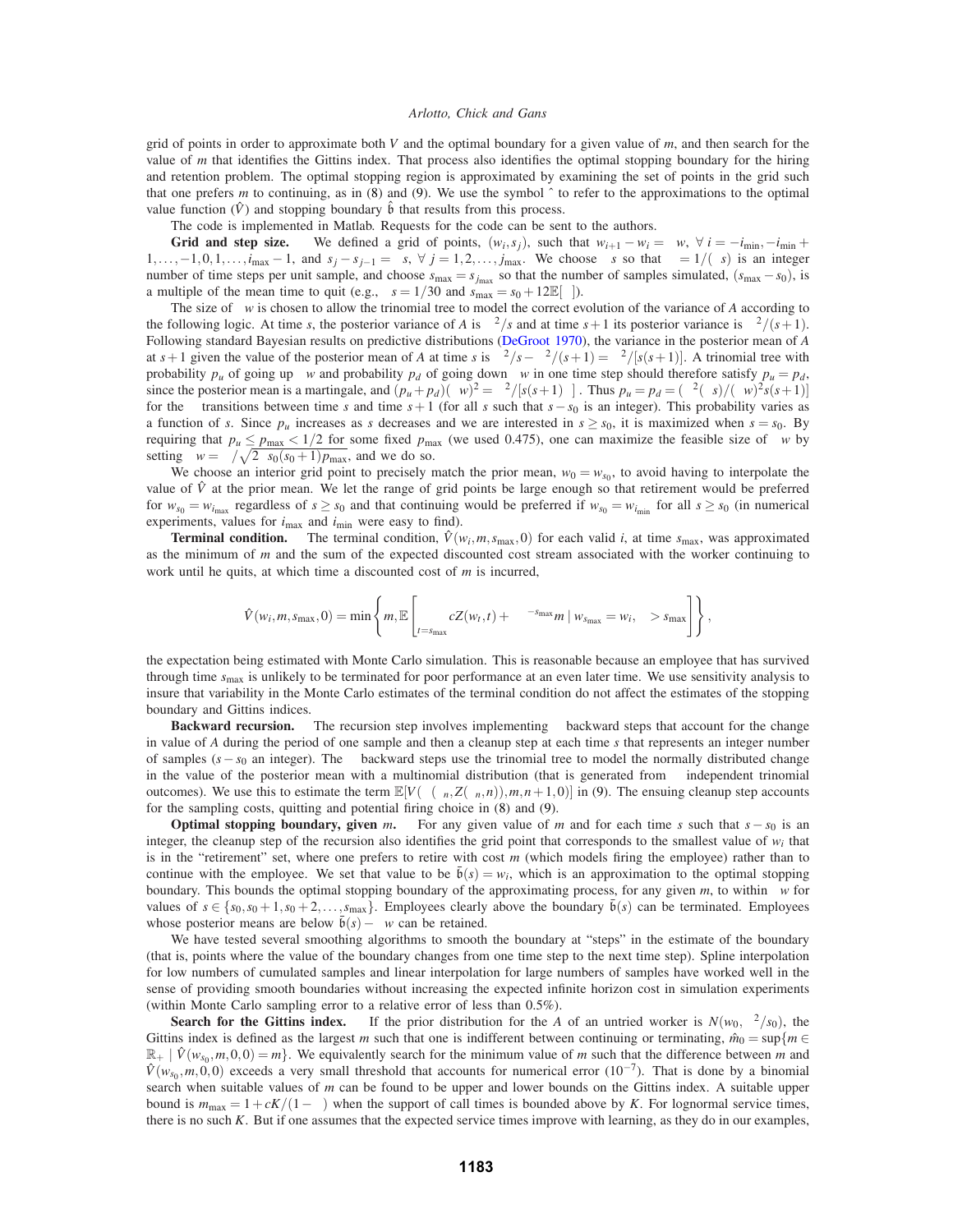one can use  $m_{\text{max}} = 1.1 cE[Z(w_{s_0}, s_0)]/(1-\theta)$ , which is 10% larger than the expected infinite horizon discounted cost incurred if each performance were a first performance of an employee. Since sampling costs are nonnegative in our examples, we can set  $m_{\text{min}} = 0$ .

To speed up computation, in our experiments we used the heuristic of setting  $m_{\text{min}} = 0.9cE[Z(w_{s_0}, s_0)]$ . The binary search reduces the size of the gap between  $m_{\text{max}}$  and  $m_{\text{min}}$  by 1/2 at each iteration. In practice, we computed the Gittins index within an absolute error of 0.1 to 1.

**Optimal stopping boundary for overall problem.** For any given *m*, there is an associated stopping boundary. The one associated with the Gittins index,  $\hat{m}_0$ , of an untried employee is the boundary such that one would prefer to terminate an employee whose posterior mean of  $A$  is above that boundary and incur a one-time cost  $\hat{m}_0$ . By construction,  $m<sub>0</sub>$  is the infinite-horizon cost of a policy that starts by using a new hire from the pool of potential employees, and then behaving optimally. Thus, the stopping boundary for  $\hat{m}_0$  determines the optimal policy for the optimal hiring and retention problem. We denote that policy by  $\hat{\pi}^*$ .

# **3.3 Monte Carlo Simulations of Hiring and Retention Policies**

Section 3.2 indicates how we approximate the value function and the Gittins index for the hiring and retention problem by using a trinomial tree, rather than the problem's actual normally-distributed data. The approximation applies when the assumptions of Section 3.1 hold. The approximation is better when the grid is finer.

We checked the accuracy of that approximation, to insure that the grid was fine enough. We did so by using Monte Carlo simulation to assess the infinite horizon cost from (6) for the policy  $\hat{\pi}^*$  that is optimal, or at least approximately so, as determined by the procedure in Section 3.2. We observed stability in the results and a concordance between the simulated results (which used a Gaussian process) and the DP approximation (which used a trinomial tree to model noise) for the grid sizes mentioned above. This is true for all results presented below.

We also use simulation to assess the expected costs of other stationary policies that are easy to implement in practice (such as the policy to monitor new employees for *n* days continuously, replace them if the posterior mean of *A* for that employee exceeds a threshold, and to keep them until they quit if they have not been replaced based on performance during the first *n* days).

In each case, we can simulate a policy by noticing a few key aspects. One, the hiring and retention problem is an infinite-horizon renewal process with discounted costs. As such, we can adapt standard techniques, such as renewal-reward / regenerative process simulation, to handle discounted expected infinite horizon costs by simulated a series of independent employees. In particular, if the expected (discounted) cost per renewal cycle is  $C_i = \sum_{t=0}^{T_i-1} c \theta^t Z_{i,t}$ with renewal time  $T_i$ , then the expected discounted infinite horizon cost is  $\mathbb{E}[C_1]/(1-\mathbb{E}[\theta^T])$ . In our problem,  $C_i$  is the cost from employee *i* until time  $T_i$  which is the minimum of the quitting time,  $\Lambda_i$ , and the time that the policy  $\pi$ would terminate the employee. Two, the simulation of most reasonable policies can be represented by checking if the posterior mean for the unknown parameter  $A_i$  of employee *i* is below a stopping boundary  $b_\pi(n_i)$  that depends upon his experience *ni*. These observations lead to the pseudo-code in Table 1 that simulates different hiring and retention policies  $\pi$  that have stopping boundary  $\mathfrak{b}_{\pi}$ .

Table 1: Pseudocode for Monte Carlo Simulation of a Hiring and Retention Policy  $\pi$ .

- 1. For  $i = 1, 2, ..., N$ , generate the *i*th employees' learning curve parameter  $a_i$  from a normal  $(\mu_0, \sigma_0^2)$  distribution. Generate  $\lambda_i$ , the number of days the employee will work before quitting (unless he is terminated earlier).
- (a) For  $j = 1, 2, ...$ 
	- i. Generate  $\varepsilon_{i,j}$  independently from a normal  $(0, \sigma^2)$  distribution and compute the realized performance *z*<sub>*i*,*j*</sub>. Compute the posterior means  $\hat{\mu}_{i,j} = \mathbb{E}[A_i | \mathbf{z}_{i,j}]$ .
	- ii. Incur the appropriate discounted performance cost for that observation
	- iii. If the posterior mean rises above the stopping boundary  $\hat{\mu}_{i,j} > \hat{b}_{\pi}(j)$  (employee should be terminated) or if  $j = \lambda_i$  (employee quits after this observation) then recall the value of *j*, whether the employee was terminated or had quit, and exit the *j*th loop to continue with the next employee.
- (b) Compute the discounted costs for this employee and expected discounted time.
- 2. Report a histogram to describe the fraction of employees that retire and the fraction that are terminated, as a function of the number of days of tenure, as well as an estimate of the expected infinite horizon cost.

### **4 NUMERICAL RESULTS**

In this section we calculate the Gittins index for the pool of new hires,  $\hat{m}_0$ , as well as the associated optimal stopping boundary for several examples. We simulate the cost of optimal retention, and that of other easily implementable policies. We demonstrate that an active hiring and retention policy has significant value for the employer.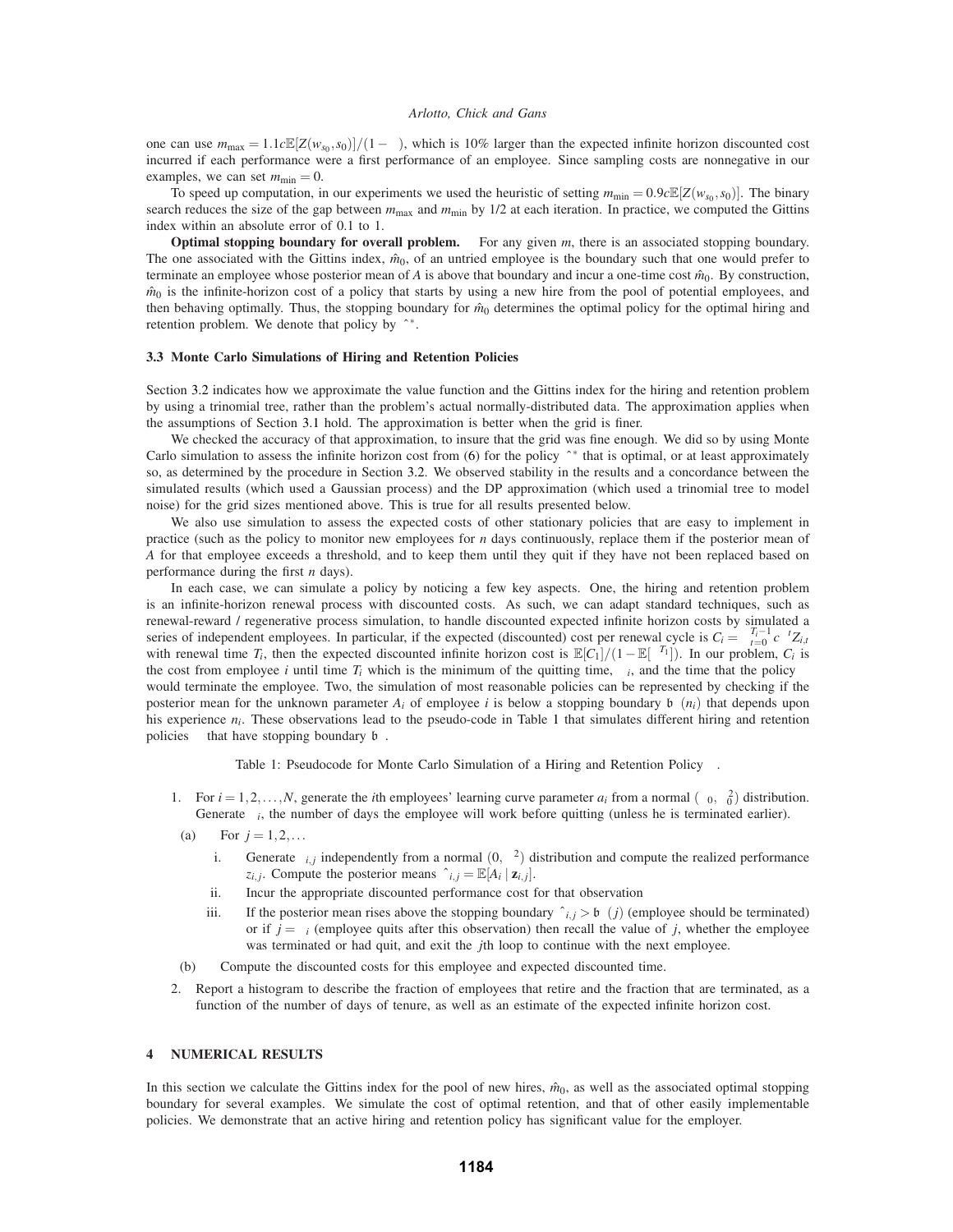The numerical results below correspond to setting  $g(z) = e^z$  and  $h(n) = b \ln(n)$ . This corresponds to (2) with a common learning parameter  $b_i = b$ , so that  $\ln(Z_{i,n}) = A_i + b \ln(n) + \varepsilon_{i,n}$ , where  $\varepsilon_{i,n} \sim N(0, \sigma^2)$ . This model is consistent with empirical studies (Brown et al. 2005, Shen 2003, Shen and Brown 2006). The numerical results also assume that the times to quitting are *iid* and geometrically distributed, so that  $q_n = q = 1/\mathbb{E}[\Lambda_i]$ .

### **4.1 Balancing Uncertainty and Learning Effects**

The first example is loosely motivated by a call-center. Each *Zi*,*<sup>n</sup>* represents the average duration (in minutes) of the calls that agent *i* handles in his *n*th day of tenure. The distribution of initial service-times across agents, *A*, has  $\mu_0 = -0.40$ and variance  $\sigma_0^2 = 0.10$ , and the variance in the daily average of the service times is  $\sigma^2 = 1.00$ . This implies an expected service time of untried agents of  $\mathbb{E}[Z_{i,0}] = 1.16$ . Worker lifetimes satisfy  $\mathbb{E}[\Lambda_i] = 100$ , which implies  $q = 0.01$ . The annual discount rate is 10%, so the one-period discount rate is  $\theta = 0.9996$  (based on a year of 250 days), and the unit cost is  $c = 1$ . Learning is deterministic with rate  $b = -0.1255$ , which implies that the mean call duration decreases by 50.0% after each year of tenure.

Figure 1 displays the stopping boundary associated with the Gittins index for untried employees,  $\hat{m}_0$ , which, in this example, equals 1,358.9. The left panel plots the stopping boundary with respect to the posterior mean of *A*, and the solid line in the right panel plots the analogous boundary with respect to the posterior mean of  $Z_n$ . An employee whose posterior means fall below these boundaries has a Gittins index below  $\hat{m}_0$  and should be retained, and one whose posterior means fall above the boundary should be replaced by a new hire from the pool of untried potential employees.



Figure 1: Stopping boundaries for posterior mean of *A* (left) and *Z* (right).

In the left panel, we see that the stopping boundary with respect to the posterior mean of *A* has an interesting "cupped" shape at the left side of the plot, in the early periods of an employee's tenure. The initial decrease in the acceptable mean reflects the effect of the statistical learning on the part of the employer. As more samples are collected, the uncertainty about the "true" quality of the worker decreases, and the employer is able to screen workers on the basis of a more informative prior. The subsequent climb reflects the gains the employee enjoys as on-the-job experience makes even relatively poor-quality employees attractive candidates for retention. In its right most reaches, the curve appears to increase to an asymptote involving a constant plus −*h*(*n*).

The right panel shows the stopping boundary with respect to the mean service time,  $\mathbb{E}[Z_n]$ . Here, the stopping boundary is monotonically decreasing with a steep initial dip that later flattens out. Unlike the left panel, the right panel does not explicitly display a "dip" that reflects the problem's two conflicting forces, between the employer's statistical learning and the employees' learning by doing. Instead, we find a monotonically decreasing boundary that requires a worker's expected performance to keep improving over time.

The dashed line in the right panel plots  $\mathbb{E}[Z_n]$  for an "average" employee with base-level service time of  $A = \mu_0$ . The vertical distance between the two curves is a measure of how much better or worse a "marginally retained" employee is in comparison to an "average" employee. During the early periods of an employee's tenure, only workers whose expected value of  $Z_n$  is better than that of the "average" worker are employed, while, after time  $t \approx 175$  the stopping boundary allows for retention of workers that have an higher expected value of *Zn*.

Table 2 describes how the optimal policy affects employee retention. The policy is particularly selective on the first day of an employee's tenure, and then it attenuates. In this example, 49.53% of employees are terminated after period one, 28.10% after periods 2 through 10, and 5.17% thereafter. Employee retirement follows the opposite trend. Approximately 5% of the workers resign in the first 20 periods, and the rest later on. Here, 17.20% of employees serve until they naturally turn over and are never terminated. While this fraction of employees terminated seems high, the result assumes there are no hiring costs. Positive hiring costs are reserved for future work.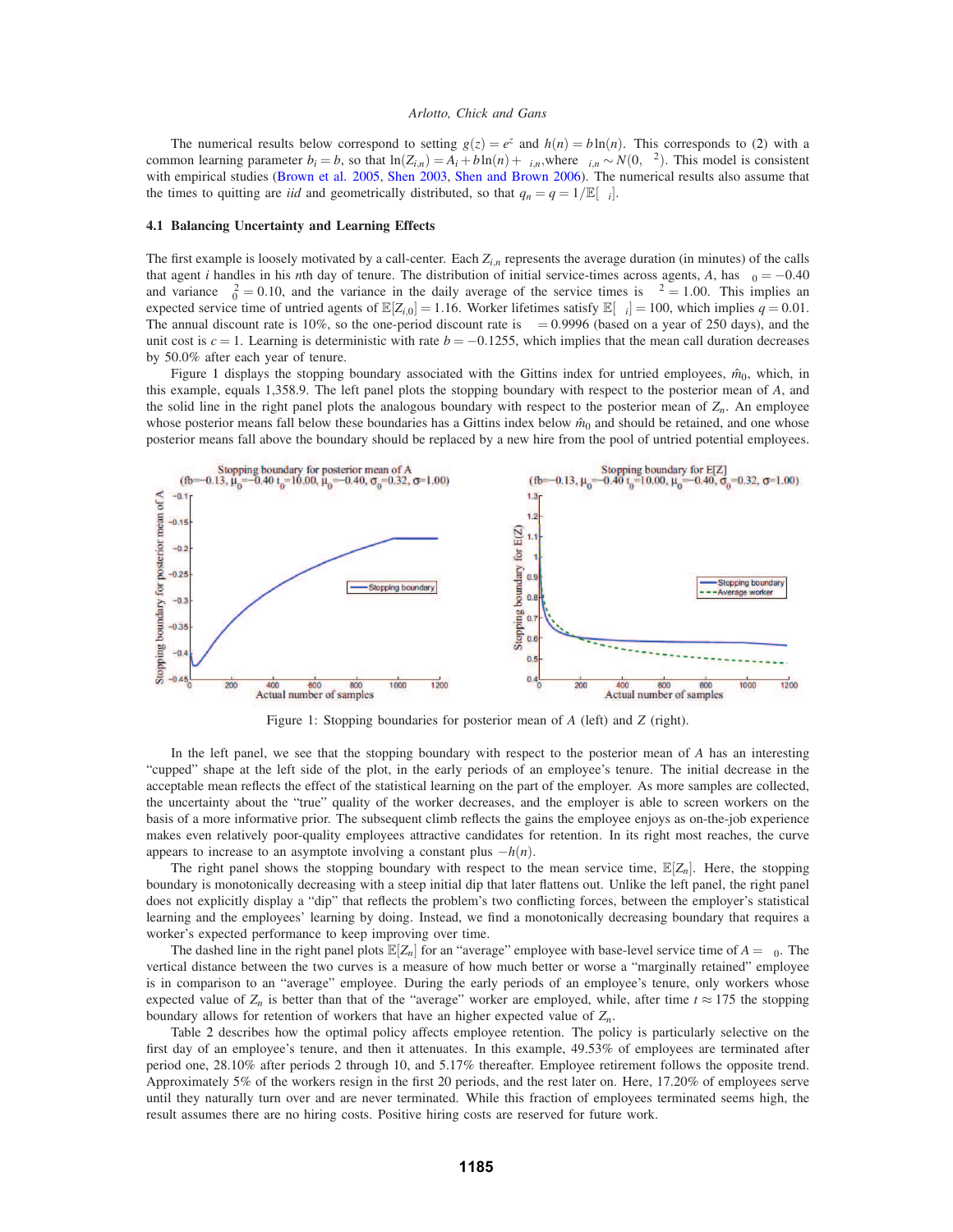|                                         |        |        | Day 1 Days 2–10 Days 11–20 Days 21– $\infty$ |        | Total  |
|-----------------------------------------|--------|--------|----------------------------------------------|--------|--------|
| Fraction of terminated workers   0.4953 |        | 0.2810 | 0.0318                                       | 0.0199 | 0.8280 |
| Fraction of retired workers             | 0.0100 | 0.0257 | 0.0162                                       | 0.1201 | 0.1720 |

Table 2: Optimal policy and employee retention.

### **4.2 How the Optimal Policy Compares with Simpler Policies**

This section compares the optimal policy with some other simple policies. The results suggest that employers have good reasons to strictly monitor performance during the early stages of employment.

We consider four alternative hiring policies. In the first, workers are never terminated, and they serve until they naturally turn over. In the second, workers are monitored only on their first day, after which the employer makes a final retention decision. If the worker is retained, he will never be terminated. The third and the forth policies are similar to the second, but with 10 and 50-day screening periods.

Table 3 summarizes the performance of these policies. The policy that does not monitor employees has an expected-discounted cost that is 24.20% higher than that of the optimal policy. This gap progressively reduces as the monitoring becomes more consistent. The policy that monitors workers during the first 50 days performs nearly as well as the optimal one. This evidence agrees with the observation that most of the termination occurs early on. The fractions of workers that are terminated and that naturally quit change across the various policies in a reasonable manner.

Table 3: Comparison with other hiring policies.

|                     | Total Expected  | Cost increase         | Fraction of        | Fraction of     |
|---------------------|-----------------|-----------------------|--------------------|-----------------|
| Policy              | Discounted Cost | w.r.t. optimal policy | terminated workers | retired workers |
| Optimal policy      | 1,358.91        | ٠                     | 0.8280             | 0.1720          |
| Never screen        | 1,687.71        | 24.20%                | 0.0000             | 1.0000          |
| Screen period 1     | 1,572.49        | 15.72%                | 0.4944             | 0.5056          |
| Screen periods 1-10 | 1,398.23        | 2.89%                 | 0.7758             | 0.2242          |
| Screen periods 1-50 | 1,361.12        | 0.16%                 | 0.8243             | 0.1757          |

## **4.3 How the Optimal Policy Depends on Learning Rates**

Section 4.1 studies workers whose performance improves by 50% over 250 days (one year), i.e. *b* = −0.1255. Here, we compare this performance with that of fast-learning workers who improve by 75% in a one-year period ( $b = -0.2511$ ), as well as that of slow-learning workers who improve only by 25% in the same amount of time  $(b = -0.0521)$ . All the other parameters are kept constant, as in Section 4.1.



Figure 2: Stopping boundaries for different learning rates

Figure 2 plots the stopping boundary with respect to the posterior mean of *A* (left) and with respect to  $\mathbb{E}[Z_n]$ (right) in these new settings. In the left panel, we notice that the "cupped" shape of the boundary in the early stages of employment is more prominent for the slow learner, and the set of allowable posterior means is smaller. On the other hand, the fast-learning worker immediately benefits of a tangible improvement in his first few days so that the "cupped"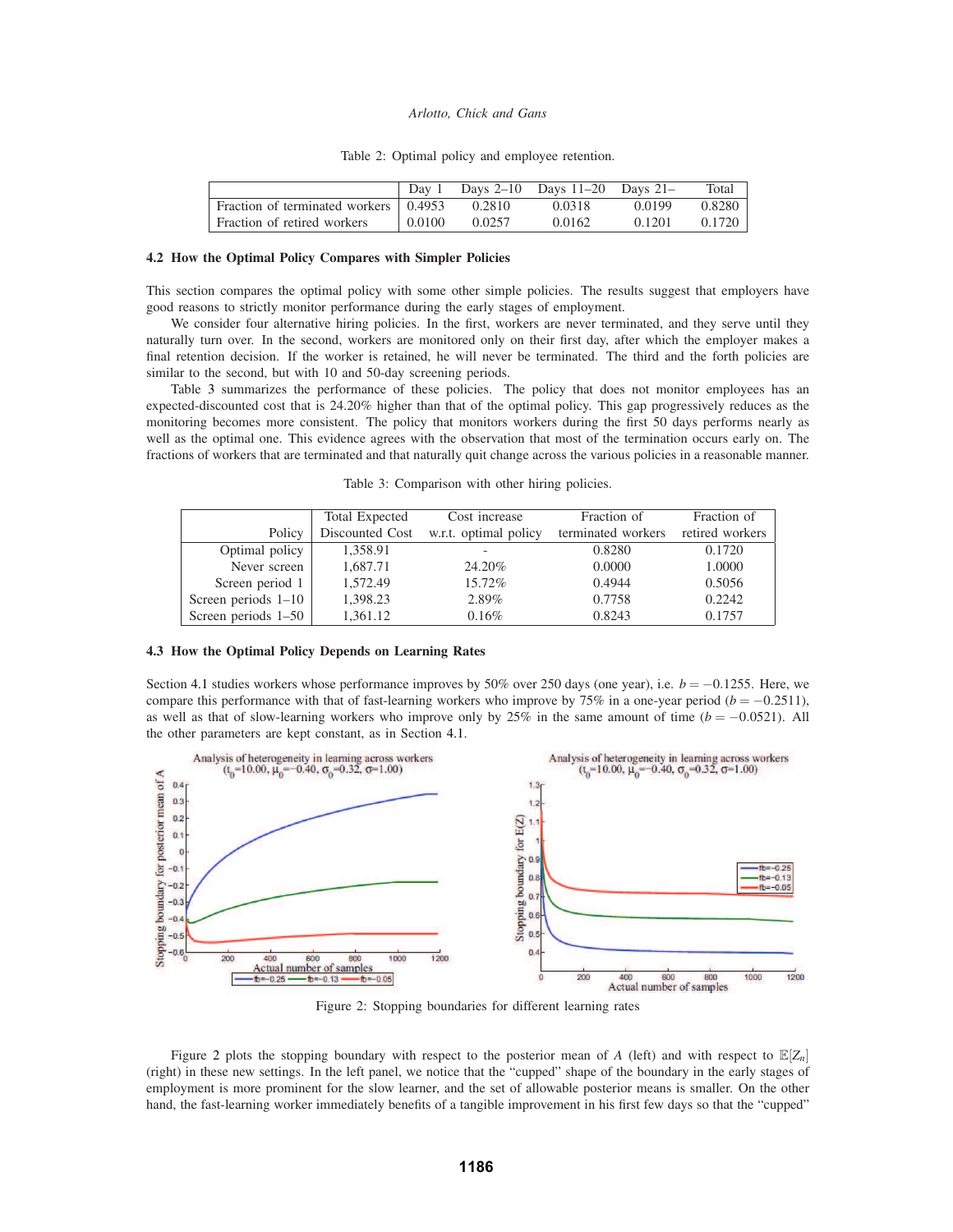part of the boundary disappears. The contribution of his experience-based learning is so high that the screening policy allows for a large set of posterior means.

A surprising feature is how the stopping boundary with respect to the posterior mean of *A* translates into the stopping boundary with respect to  $\mathbb{E}[Z_n]$ . While the ordering of the boundaries may appear to be incorrectly swapped, this is not the case. Rather, fast-learning workers are retained, even though the posterior means of their *Ai*'s are higher than those of the slower-learning ones. The high learning rates drive their expected mean performance to drop quickly (which is good), and their stopping boundary is the bottom one in the right panel. A similar argument explains why the stopping boundary for the slow learners is the top one in the right panel.

To more clearly understand the effect of changes in employees' learning, we can also look at the values of the Gittins index and at the fraction of terminated workers for these three *b*'s. Table 4 shows that the optimal retention policy for fast learners has the lowest Gittins index (expected infinite-horizon discounted cost) and the lowest fraction of terminated workers. Slower learners are more expensive and are terminated more frequently.

Table 4: Gittins indexes and termination probabilities with different learning rates.

|           |                             | Fraction of terminated workers |        |                            |        |  |  |
|-----------|-----------------------------|--------------------------------|--------|----------------------------|--------|--|--|
| h         | Gittins Index $\vert$ Day 1 |                                |        | Days $2-10$ Days $11 - 20$ | Total  |  |  |
| $-0.2511$ | 926.43                      | 0.4065                         | 0.2545 | 0.0285                     | 0.7028 |  |  |
| $-0.1255$ | 1.358.91                    | 0.4953                         | 0.2810 | 0.0318                     | 0.8280 |  |  |
| $-0.0521$ | 1.686.50                    | 0.5376                         | 0.2978 | 0.0300                     | 0.8871 |  |  |

**5 DISCUSSION AND CONCLUSIONS**

This paper models an important problem at the interface of operations research and human resource management: how the collection of information to infer, with Bayes' rule, the abilities of employees interacts with the learning-by-doing that accrues with employees' experience. We made a number of simplifying assumptions. Those assumptions include the absence of hiring costs, the fact that the employer needs one and only one employee at each discrete unit of time, the ability to monitor data about worker performance that directly relates to the employer's financial results, and the ability to terminate and employ with no delay.

Given those assumptions, the work summarized here (and presented in more detail in work in progress) derives a number of interesting results. The problem can be reformulated as an infinite-horizon bandit problem. There is a simple index that can be calculated for employees such that it is optimal to select an employee with the minimal index at every time. The indices satisfy certain monotonicity properties.

Given mild additional assumptions regarding the learning curves of employees, we described an algorithm to compute the indices. The computation of the index for an as-yet untried employee determines an optimal stopping boundary such that, if the mean performance is above that boundary, it is optimal to terminate the employee. Otherwise, retention is optimal. This results in an easy-to-use policy, since the optimal stopping boundary only needs to be assessed once.

While the paper did not focus on this fact, we note that the handling of parameter uncertainty differs in this paper as compared with some of the recent focus in the simulation community. First, the modeling of input uncertainty in this paper is somewhat different than that in other papers. Stochastic uncertainty is included, due to variation in performance each day, even for a given fixed set of parameters. Structural uncertainty is also included, as there is uncertainty about worker performance. Correct modeling of structural uncertainty in this case is not handled as in the usual Bayesian model average, however, as the unknown parameters that describe the population distribution of unknown performances is sampled once per employee. An interesting variation is that the employer is to infer the unknown parameter during the simulation itself.

# **ACKNOWLEDGMENTS**

This material is based upon work supported by the National Science Foundation under Grant No. 0800645. Any opinions, findings and conclusions or recommendations expressed in this material are those of the author(s) and do not necessarily reflect the views of the National Science Foundation (NSF).

### **REFERENCES**

Arlotto, A., S. E. Chick, and N. Gans. 2010. Hiring and retention of heterogeneous workers. *Working paper - Wharton/INSEAD Alliance*.

Banks, J. S., and R. K. Sundaram. 1992. Denumerable-armed bandits. *Econometrica* 60 (5): 1071–1096. Bertsekas, D. P., and S. E. Shreve. 1996. *Stochastic optimal control: The discrete time case*. Belmont: Athena Scientific.